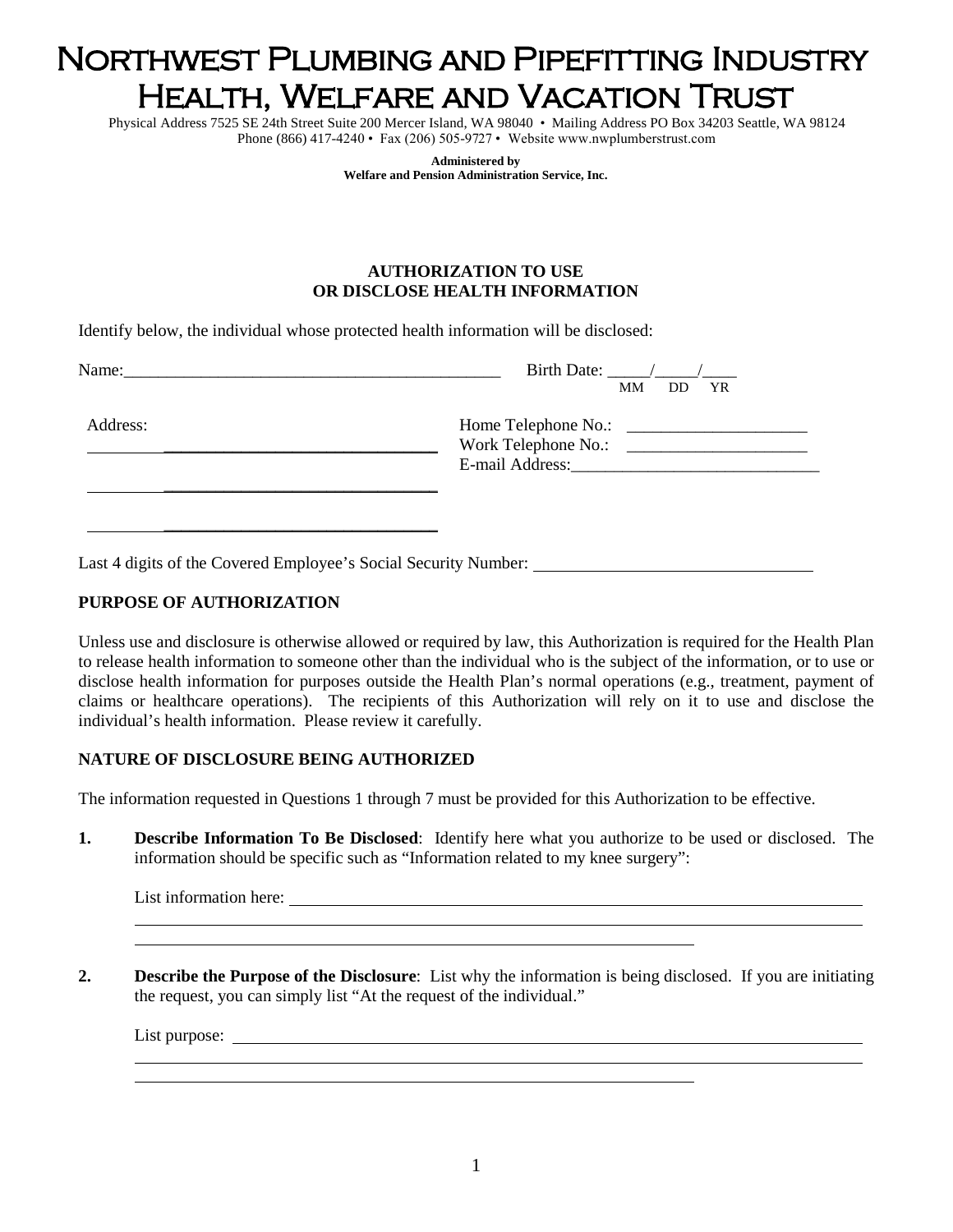- **3. Identify Who Is Authorized to Disclose the Information:** Identify here who is authorized to make the disclosure. Be specific such as the "Trust Office." Check each box which applies
	- $\Box$  All entities with information about the matters listed in Questions 1
	- Only the following entities: \_\_\_\_\_\_\_\_\_\_\_\_\_\_\_\_\_\_\_\_\_\_\_\_\_\_\_\_\_\_\_\_\_\_\_\_\_\_\_\_\_\_\_\_
- **4. Identify Who Will Receive the Information:** List here who is authorized to receive information such as "Mary Jones, my spouse" or "John Doe, my union representative."

\_\_\_\_\_\_\_\_\_\_\_\_\_\_\_\_\_\_\_\_\_\_\_\_\_\_\_\_\_\_\_\_\_\_\_\_\_\_\_\_\_\_\_\_\_\_\_\_\_\_\_\_\_\_\_\_\_\_\_\_\_\_\_\_\_\_\_

- **5. Identify How To Provide Information:** Where and how should the information be disclosed? List address, e-mail, facsimile, etc. Please remember that the information being sent is your private health information.
- **6. Expiration Date of Authorization:** Indicate when your authorization will end. This can be a date ("December 31, 2004") or the happening of an event ("when decision is reached on my appeal"). Unless otherwise indicated this authorization will be good for one year.

Choose and complete one:

a. On \_\_\_\_\_\_\_/\_\_\_\_\_\_\_/\_\_\_\_\_\_\_ MM DD YR

b.  $\Box$  Upon the occurrence of the following event:

**7. Signature and Date:** This document must be signed and dated.

Signature and Date:

# **STATEMENT OF RIGHTS REGARDING THIS AUTHORIZATION**

**General Rights**. I understand I am not required to sign this form and that a Covered Entity receiving it cannot condition treatment, payment or eligibility on my decision to sign this form. I understand, however, that a health plan can condition enrollment in the Plan or eligibility for benefits on receiving an authorization if the purpose is to allow the health plan to obtain information it needs to make an eligibility, enrollment or underwriting decision and psychotherapy notes are not requested.

**Right to Revoke.** I understand that I have the right to revoke this authorization in writing except as to uses and/or disclosures already made in reliance on it. Authorization revocation forms can be obtained by contacting the Contact Person listed in my Health Plan's Privacy Notice.